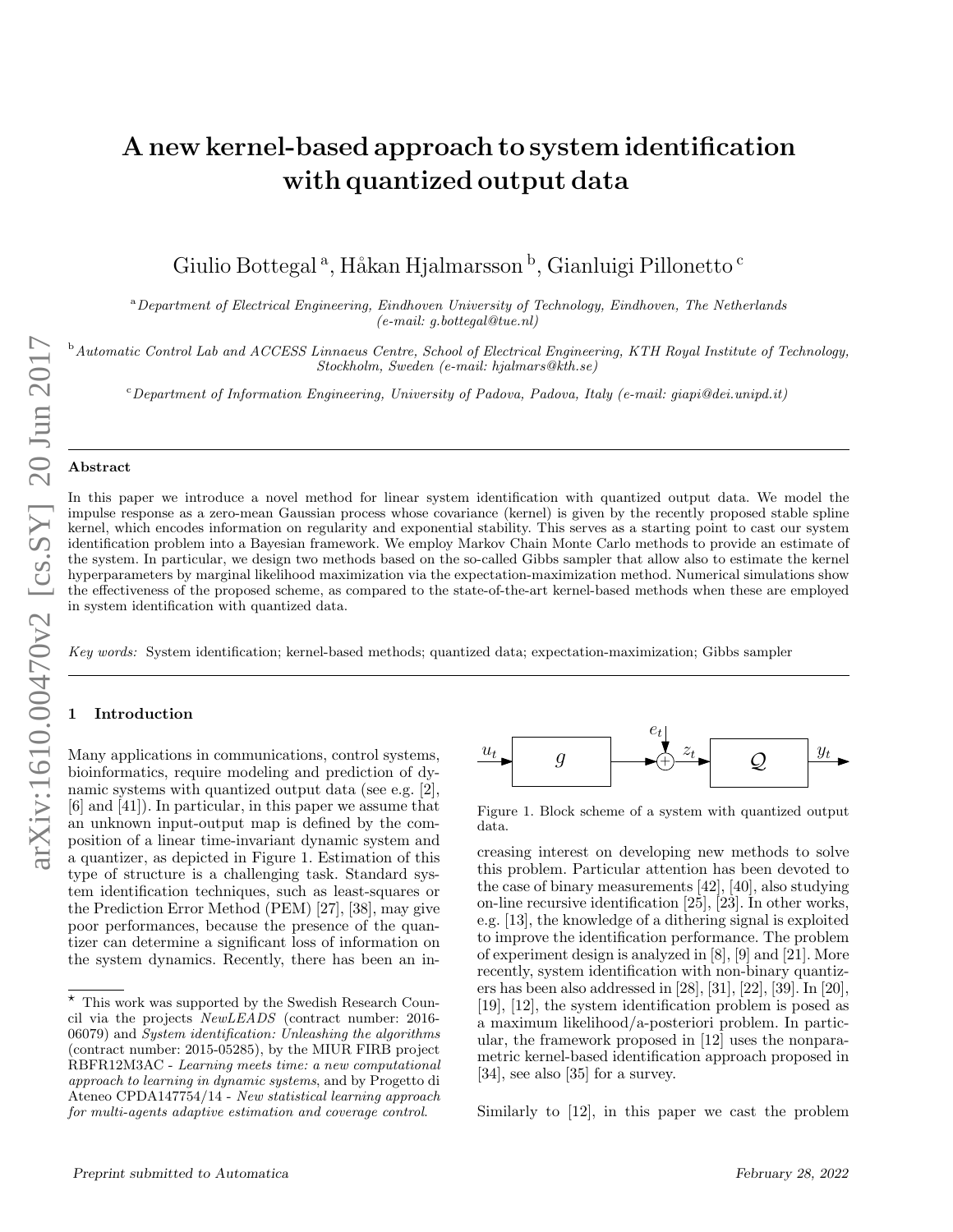of identifying a linear dynamic systems with quantized data in a Bayesian framework. To this end, we model the impulse response of the unknown system as a realization of a zero-mean Gaussian random process. The covariance matrix (in this context also called a kernel) corresponds to the recently introduced stable spline kernel (see [34], [33], [4]). The structure of this type of kernel depends on two hyperparameters, that need to be estimated from data. Following an empirical Bayes approach [29], the hyperparameters, together with the noise variance, are estimated via marginal likelihood maximization. These quantities are then used to compute the minimum meansquare estimate (MMSE) estimate of the impulse response.

The whole procedure, which has been proven effective and relatively simple in the standard (non-quantized) setting, becomes more involved in the scenario under study. The MMSE system estimate requires the computation of an analytically intractable integral. To accomplish this task, in this paper we propose sampling methods based on Markov Chain Monte Carlo (MCMC) techniques. In particular, we design two different sampling techniques using the so called Gibbs sampler [16], which often enjoys faster convergence properties compared to standard Metropolis-Hastings sampling techniques [17].

Another contribution of the paper is to show that the task of estimating the kernel hyperparameters (and the noise variance) can be accomplished using the proposed sampling techniques. Using the Expectation-Maximization (EM) method [14], we design an iterative scheme for marginal likelihood maximization, where the E-step characterizing the EM method makes use of the Gibbs sampler (see also [7]), and the M-step results in a sequence of straightforward optimization problems. Interestingly, the resulting estimation scheme can be seen as a generalization of the method proposed in [19] to the Bayesian nonparametric framework and, differently from [5] and [12], it allows tuning all the kernel hyperparameters.

The paper is organized as follows. In the next section, we introduce the problem of identifying dynamic systems from quantized data. In Section 3, we formulate the proposed Bayesian model and discuss its inference. In Section 4, we describe the proposed identification method. Section 5 shows the results of several numerical experiments to assess the performance of the proposed method. Some conclusions end the paper.

## 2 Problem formulation

We consider a linear time-invariant discrete-time dynamic system of the form

$$
z_t = \sum_{i=1}^{+\infty} g_i u_{t-i} + e_t , \qquad (1)
$$

where  ${g_t}_{t=1}^{+\infty}$  is a bounded-input-bounded-output (BIBO) stable impulse response representing the dynamics of the system. We approximate the impulse response by considering the first  $m$  samples only, namely  ${g_t}_{t=1}^m$ , where m is assumed large enough to capture the system dynamics<sup>[1](#page-1-0)</sup>. The input  $u_t$  is a measurable signal; for the sake of simplicity, we assume that the system is at rest until  $t = 0$ , meaning  $u_t = 0$ ,  $t < 0$ . We shall not make any specific requirement on the input sequence (i.e., we do not assume any condition on persistent excitation in the input [27]), requiring only  $u_t \neq 0$  for some t. Notice, however, that even though the algorithm do not require any specifics of the input, the resulting estimate is of course highly dependent on the properties of the input [27]. The output  $z_t$  is corrupted by the additive zero-mean Gaussian white noise  $e_t$  with variance  $\sigma^2$ , assumed unknown. Introducing the vectors

$$
g := \begin{bmatrix} g_1 \\ \vdots \\ g_m \end{bmatrix}, \varphi_t^T := [u_{t-1} \dots u_{t-m}],
$$

an approximation of (1) can be written in linear regression form, namely

$$
z_t = \varphi_t^T g + e_t \,. \tag{2}
$$

The output  $z_t$  is not directly measurable, only a quantized version being available, namely

$$
y_t = \mathcal{Q}[z_t],\tag{3}
$$

where  $Q$  is a known map of the type

$$
\mathcal{Q}[x] = s_k \quad \text{if } x \in (q_{k-1}, q_k], \tag{4}
$$

with  $s_k \in \{s_1, \ldots, s_Q\}$  and  $q_k \in \{q_0, \ldots, q_Q\}$  (and typically  $q_0 = -\infty$  and  $q_Q = +\infty$ ).

Remark 1 A particular and well-studied case is the binary quantizer, defined as

$$
\mathcal{Q}[x] = \begin{cases}\n-1 & \text{if } x < C \\
1 & \text{if } x \ge C\n\end{cases} . \tag{5}
$$

It is well-known that a condition on the threshold to guarantee identifiability of the system is  $C \neq 0$ . In fact, when  $C = 0$ , the system can be determined up to a scaling factor [20].

<span id="page-1-0"></span> $^{\rm 1}~$  All the results obtained in this paper can be also extended to the case  $m = \infty$  but we prefer to consider a finite value for  $m$  to simplify exposition. In addition, the assumption  $m < N$ , with N the data set size, is typical of the system identification scenario.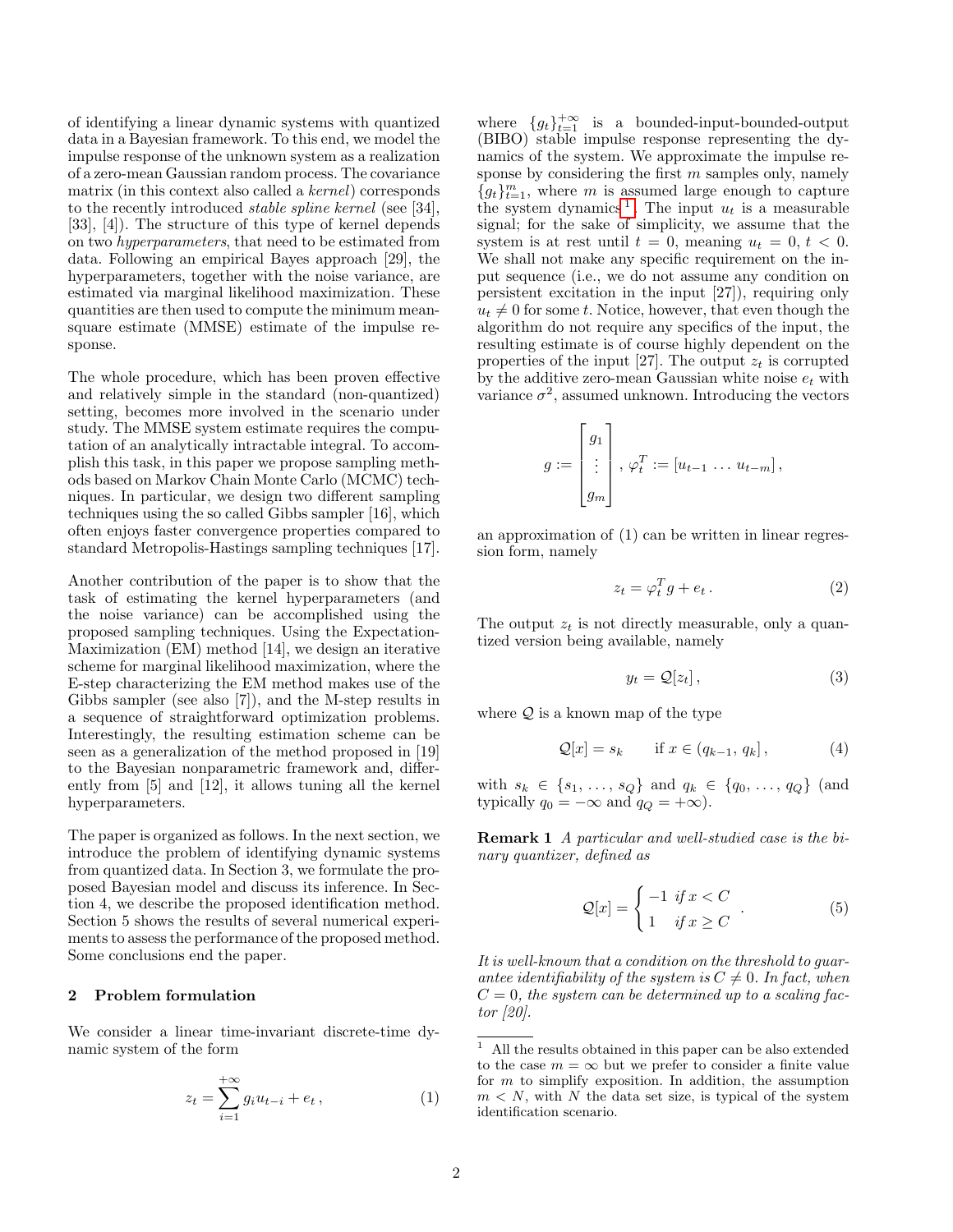We assume that N input-output data samples  $y_1, \ldots, y_N$ ,  $u_0, \ldots, u_{N-1}$  are collected during an experiment. The problem under study is to estimate  $\{g_t\}_{t=1}^m$  using the collected measurements.

It is also useful to write the dynamics in the following vector notation

$$
z = Ug + e,\t\t(6)
$$

where  $z$  and  $e$  are  $N$ -dimensional vectors collecting the samples of  $z_t$  and  $e_t$ , respectively, and  $U \in \mathbb{R}^{N \times m}$  is a matrix whose t-th row corresponds to  $\varphi_t^T$ . Similarly, we denote by  $y := [y_1 \dots y_N]^T$  the vector collecting the available quantized measurements.

#### 3 Bayesian modeling and inference

## 3.1 Impulse response prior

In this paper we cast the system identification problem into a Bayesian framework, setting an appropriate prior on g. Following a Gaussian regression approach [36], we model the impulse response as a zero-mean Gaussian random vector, i.e. we assume the following prior distribution

$$
p(g; \lambda, \beta) \sim \mathcal{N}(0, \lambda K_{\beta}). \tag{7}
$$

Here,  $K_{\beta}$  is a covariance matrix whose structure depends on the *shaping hyperparameter*  $\beta$ , and  $\lambda \geq 0$  is a scaling factor. In this context,  $K_\beta$  is usually called a kernel and determines properties of the realizations of g. In particular, we choose  $K_{\beta}$  from the family of stable spline kernels [34], [33]. Such kernels are specifically designed for system identification purposes and give clear advantages compared to other standard kernels [4], [34] (e.g. the Gaussian kernel or the Laplacian kernel, see [37]). Motivated by its maximum entropy properties [10], in this paper we make use of the first-order stable spline kernel (or  $TC$  kernel in [11]). It is defined as

$$
\{K_{\beta}\}_{i,j} := \beta^{\max(i,j)} \quad , \, 0 \le \beta < 1 \,, \tag{8}
$$

with  $\beta$  regulating the impulse response decay rate.

## 3.2 Bayesian inference of systems with quantized output data

In this section we describe the complete Bayesian model that stems from the prior adopted for the impulse response. Our main aim is to devise an MCMC-based sampling mechanism for inferring the model. We introduce the vector of parameters  $\eta = [\lambda \beta \sigma^2]$ , seen as a deterministic quantity. Figure 2 depicts the Bayesian network describing the system identification problem with quantized data. The kernel hyperparameters  $\lambda$  and  $\beta$  determine the stochastic model of g, which, together with  $\sigma^2$ ,



Figure 2. Bayesian network describing the system model. Non-dashed nodes denote deterministic or given quantities; dashed nodes denote random variables.

in turn determines the distribution of the  $z_t$ . The output measurements  $y_t$  are determined directly by the nonquantized outputs. Any kind of inference on this network crucially depends on the capability of performing Bayesian inference on the hidden nodes  $g, \{z_t\}_{t=1}^N$ , by computing functionals of the posterior density

$$
p(g, z|y; \eta) \tag{9}
$$

of the form

$$
\int f(g,z)p(g,z|y;\,\eta)dg\,dz\,,\tag{10}
$$

where  $f(g, z)$  is a general function of g and z. Special cases of (10) that will be used later comprise the MMSE of  $g$  given  $y$  and the computation of the marginal likelihood of  $\eta$ .

In the remainder of the section, we assume that  $\eta$  is fixed.

#### 3.3 Method 1: sampling from the joint posterior

Quite unfortunately, analytical computation of (10) is intractable, due to the involved structure of the posterior density. Instead, we can resort to Markov Chain Monte Carlo methods, i.e. use the approximation

$$
\int f(g, z)p(g, z|y; \eta) dg dz \simeq \frac{1}{M} \sum_{k=1}^{M} f(g^{(k)}, z^{(k)}),
$$
\n(11)

where  $g^{(k)}$ ,  $z^{(k)}$  are random samples drawn from (9) and M is a large integer. The problem is how to design an effective technique to sample from the distribution (9). If all the conditional probability densities of such a distribution are available in closed-form, the problem of sampling can be solved efficiently using a special case of the Metropolis-Hastings method, namely the Gibbs sampler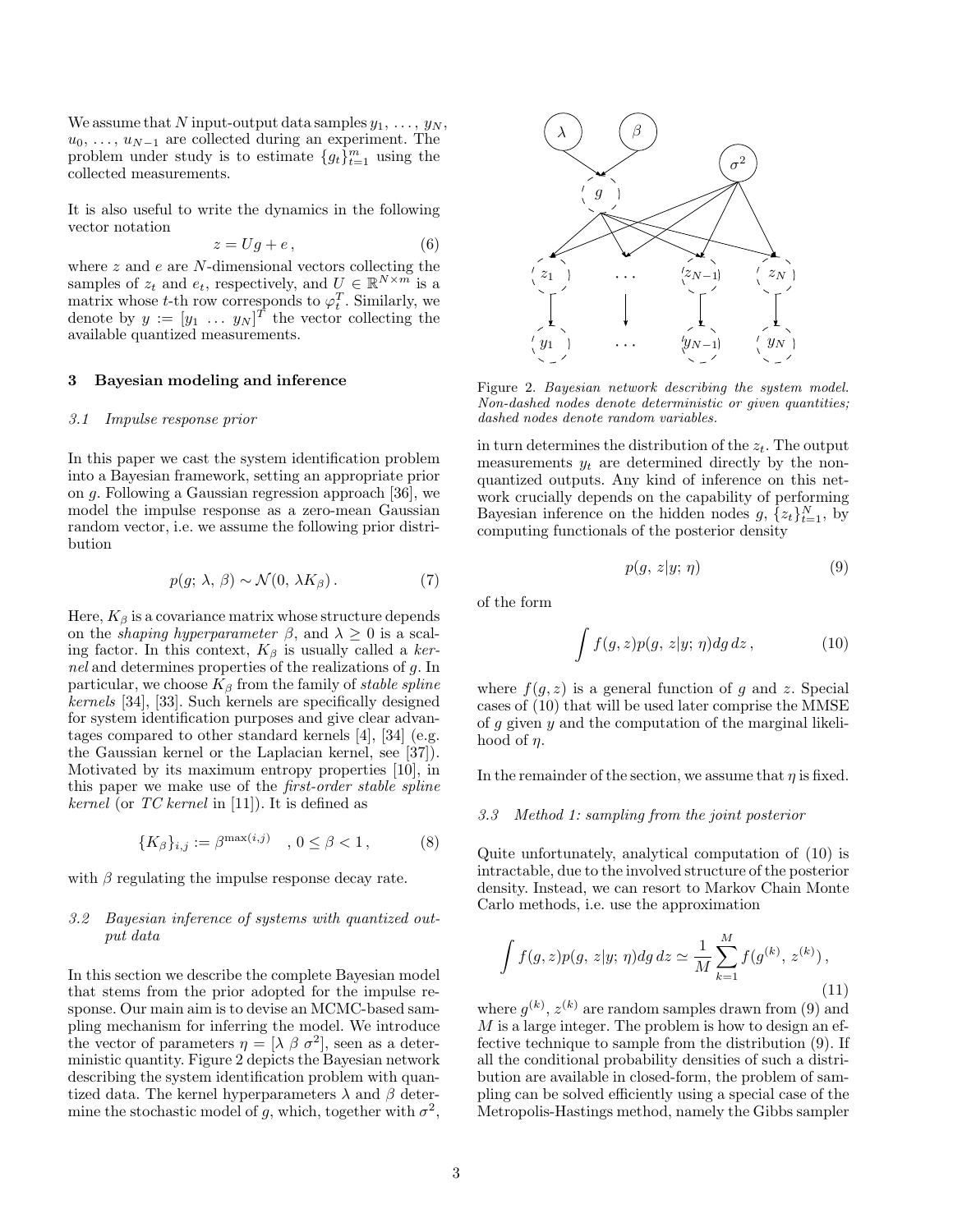(see e.g. [17]). The basic idea is that each conditional random variable is the state of a Markov chain; then, by drawing samples from the conditional probability densities iteratively, we converge to the stationary state of this Markov chain and generate samples of the desired distribution. The conditionals of (9) are as follows.

(1)  $p(z_i|g, \{z_j\}_{j\neq i}, y; \eta), i = 1, ..., N$ . First note that from (6), given g,  $z_i$  is independent of  $\{z_j\}_{j\neq i}$  and  $\{y_j\}_{j\neq i}$ . Therefore we have

$$
p(z_i|g, \{z_j\}_{j\neq i}, y; \eta) = p(z_i|g, y_i; \eta). \qquad (12)
$$

Now, using again  $(6)$  we observe that, if  $y_i$  were not given, then

$$
p(z_i|g; \eta) \sim \mathcal{N}(\varphi_i^T g, \sigma^2). \tag{13}
$$

Knowing the quantized output  $y_i$  permits to narrow the range of possible values of  $z_i$ . In particular, if  $y_i = s_k$ , for ant  $k = 1, \ldots, Q$ , we have

$$
p(z_i|g, y_i = s_k; \eta) \sim \mathcal{N}_{q_{k-1}}^{q_k}(\varphi_i^T g, \sigma^2), \qquad (14)
$$

where  $\mathcal{N}_a^b(\mu, \sigma^2)$  denotes a Gaussian distribution truncated below  $a$  and above  $b$ , whose original mean and variance are  $\mu$  and  $\sigma^2$  respectively.

(2)  $p(q|z, y; \eta)$ . Given z, information carried by y becomes redundant and can be discarded. Due to the assumption on the distribution of the noise e, the vectors  $q$  and  $z$  are jointly Gaussian, so that the posterior density of g given z is also Gaussian. Combining the linear model (6) with the prior (7) it is straightforward to obtain (see e.g. [1])

$$
p(g|z; \eta) \sim \mathcal{N}(m_g, P_g), \tag{15}
$$

with

$$
P_g = \left(\frac{1}{\sigma^2}U^T U + \left(\lambda_g K_\beta\right)^{-1}\right)^{-1} \tag{16}
$$

$$
m_g = \frac{1}{\sigma^2} P_g U^T z = Hz \,, \tag{17}
$$

with obvious definition of  $H$ .

Algorithm 1 summarizes the computation of (10) using the sampling mechanism described in this subsection.

In Algorithm 1, the parameter  $M_0$  is introduced. It represents the number of initial samples to be discarded and is also known as burn-in [30]. In fact, the conditional densities from which those samples are drawn are to be considered as non-stationary, because the associated Markov Chain takes a certain number of iterations to converge to a stationary distribution.

## Algorithm 1: Method 1 for inference

Input:  $\{y_t\}_{t=1}^N$ ,  $\{u_t\}_{t=0}^{N-1}$ ,  $\eta$ Output:  $\mathbb{E}[f(g,z)|y]$ Initialization: Compute initial value  $g^{(0)}$ For  $k = 1$  to  $M + M_0$ :

(1) Sequentially draw the samples  $z_i^{(k)}$ ,  $i = 1, \ldots, N$ ,  $i$  from  $p(z_i|g^{(k-1)}, y_i; \eta)$ 

(2) Draw the sample  $g^{(k)}$  from  $p(g|z^{(k)}; \eta)$ Compute  $\frac{1}{M} \sum_{k=M_0}^{M+M_0} f(g^{(k)}, z^{(k)})$ 

3.4 Method 2: sampling from the marginalized posterior of z

Method 1 for sampling allows for computing expected values (with respect to the posterior  $p(g, z|y; \eta)$ ) of any kind of function  $f(g, z)$ . For the problem under study however, we are particularly interested in computing the expected value (conditional on  $y$ ) of  $g$ , and of quadratic functions in  $g$  and  $z$ , i.e.

$$
f(g, z) = [g^T z^T] \begin{bmatrix} A & B^T \\ B & C \end{bmatrix} \begin{bmatrix} g \\ z \end{bmatrix},
$$
 (18)

for given  $A \in \mathbb{R}^{N \times N}$ ,  $B \in \mathbb{R}^{m \times N}$ ,  $C \in \mathbb{R}^{m \times m}$ . These type of functions will play a central role in estimating the vector of parameters  $\eta$  (see Section 4).

The sampling method proposed in this subsection relies on the following result.

**Lemma 2** Let  $f(g, z)$  be a quadratic function of the type (18). Then

$$
\mathbb{E}\left[f(g,z)|y\right] = \text{tr}\{AP_g\} \tag{19}
$$
\n
$$
+ \int z^T (H^T A H + 2BH + C) z \, p(z|y;\eta) dz \,,
$$

where  $P_q$  and H are defined in (16) and (17).

Proof: We have

$$
\int f(g, z)p(g, z|y; \eta) dg dz =
$$
\n
$$
\int f(g, z)p(g|z; \eta)p(z|y; \eta) dg dz =
$$
\n
$$
\int \left( \int f(g, z)p(g|z; \eta) dg \right) p(z|y; \eta) dz. \tag{20}
$$

We now focus on the internal integral in the above expression. Developing  $f(q, z)$  and recalling the first and second moments of  $p(g|z; \eta)$ , given in (15), we obtain the following terms:

$$
\int g^T A g \, p(g|z; \eta) dg = \text{tr}\{A P_g\} + m_g^T A m_g
$$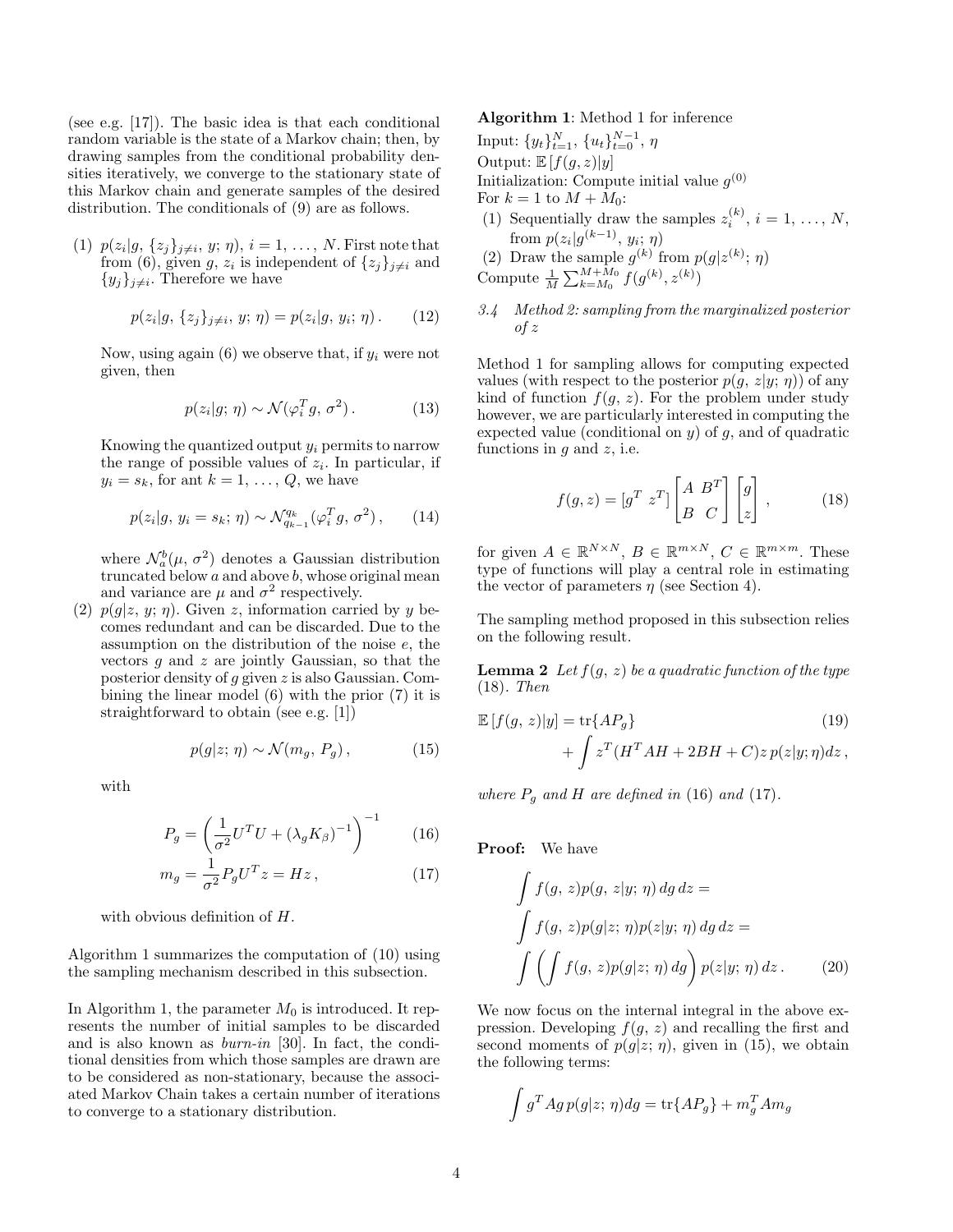$$
= \text{tr}\{AP_g\} + z^T H^T A H z,
$$
  

$$
\int z^T Bg p(g|z; \eta) dg = z^T B m_g = z^T B H z,
$$
  

$$
\int z^T C z p(g|z; \eta) dg = z^T C z.
$$

Combining the three terms yields (19).

A analogous result holds for the computation of  $\mathbb{E}[g|y]$ .

Lemma 3 It holds that

$$
\mathbb{E}\left[g|y\right] = H \int z \, p(z|y;\eta) \, dz \,, \tag{21}
$$

where  $H$  is defined in  $(17)$ .

Lemmas (2) and (3) state that the posterior expectations of q and of quadratic functions in  $q$  and  $z$ , are equivalent to the expectation of specific functions with respect to the marginalized posterior of  $z$  given  $y$ . This distribution corresponds to a multivariate truncated Gaussian; so, analytical computation of the relative integrals is quite challenging. Computing the integrals by sampling from  $p(z|y; \eta)$  is instead a viable approach.

An effective technique for sampling from  $p(z|y; \eta)$  is again based on the Gibbs sampler. The idea is to iteratively draw samples from the conditional densities  $p(z_i | \{z_j\}_{j \neq i}, y_i; \eta)$ . Generating samples from these distributions is relatively simple, because they are scalar truncated normal distributions. To see this, first consider the marginal distribution  $p(z; \eta)$ , which is a multivariate normal random vector with zero-mean and covariance matrix  $\Sigma_z = \lambda U K_{\beta} U^T + \sigma^2 I$ . Then

$$
p(z_i | \{z_j\}_{j \neq i}; \eta) \sim N(m_{z_i}, P_{z_i}), \qquad (22)
$$

where

$$
m_{z_i} = \text{Cov}\left[z_i, \{z_j\}_{j \neq i}\right] \text{Var}\left[\{z_j\}_{j \neq i}\right]^{-1} \tag{23}
$$

$$
\times [z_1 \dots z_{i-1} z_{i+1} \dots z_N]^T,
$$
  
\n
$$
P_{z_i} = \text{var}[z_i] - \text{Cov}[z_i, \{z_j\}_{j \neq i}] \text{Var}[\{z_j\}_{j \neq i}]^{-1}
$$
 (24)  
\n
$$
\times \text{Cov}[z_i, \{z_j\}_{j \neq i}]^T.
$$

Therefore,  $p(z_i | \{z_j\}_{j \neq i}, y_i; \eta) \sim N_{q_{k-1}}^{q_k}(m_{z_i}, P_{z_i}).$ 

Algorithm 2 summarizes the sampling procedure described in this subsection, for quadratic functions. The same algorithm can be used for computing the posterior expectation of g.

Remark 4 The quantities required to compute (23) and (24) can be retrieved from  $\Sigma_z^{-1}$ . Assume we are interested in generating a sample of  $z_1$ . To this end, partition  $\Sigma_z^{-1}$ 

## Algorithm 2: Method 2 for inference

Input:  $\{y_t\}_{t=1}^N$ ,  $\{u_t\}_{t=0}^{N-1}$ ,  $\eta$ Output:  $\mathbb{E}[f(g,z)|y]$ Initialization: Compute initial value  $g^{(0)}$ For  $k = 1$  to  $M + M_0$ : (1) Sequentially draw the samples  $z_i^{(k)}$ ,  $i = 1, ..., N$ , from  $p(z_i | \{z_j\}_{j\neq i}, y_i; \eta)$ Compute  $\text{tr}\{AP_g\} + \frac{1}{M}\sum_{k=M_0}^{M+M_0} z^{(k)T} (H^T A H + 2BH +$  $C)z^{(k)}$ 

as follows

$$
\Sigma_z^{-1} = \begin{bmatrix} s_1 & s_{j1}^T \\ s_{j1} & S_j \end{bmatrix},
$$

where  $s_1 \in \mathbb{R}, s_{j1} \in \mathbb{R}^{N-1}, S_j \in \mathbb{R}^{N-1 \times N-1}$ . Then  $P_{z_1} = 1/s_1$  and  $m_{z_1} = -\frac{s_{j_1}^T}{s_1} [z_2 \dots z_N]^T$  (see e.g. [32]). This procedure turns out computationally convenient, because it is required to invert  $\Sigma_z$  only one time, instead of computing the inversion of N matrices of size  $N-1 \times N-1$  (which would be necessary for computing  $Var\left[\{z_j\}_{j\neq i}\right]^{-1}$  for any  $i = 1, ..., N$ ).

# 4 System identification from quantized output data

In the previous section we have defined an adequate Bayesian framework to describe the problem of identification of systems from quantized output data. We have also presented two methods for inference of functions of  $z$  and  $q$ . In this section, we describe the proposed system identification procedure. It relies on the so called empirical Bayes approach [29] and consists of the following two steps:

- (1) Estimate the parameter vector  $\eta$  via marginal likelihood maximization;
- (2) Compute the MMSE estimate of the impulse response, using the estimated parameter vector  $\hat{\eta}$ .

In the following we analyze in detail the two steps composing the proposed system identification scheme.

# 4.1 Marginal likelihood estimation of the parameter vector η

In the empirical Bayes approach, the estimation of  $\eta$ is tackled via marginal likelihood maximization, i.e., by computing

$$
\hat{\eta} = \arg \max_{\eta} p(y; \eta)
$$
\n
$$
= \arg \max_{\eta} \int p(y, g, z; \eta) \, dg \, dz. \tag{25}
$$

In the standard (non-quantized) scenario, solving (25) is straightforward because the marginal likelihood admits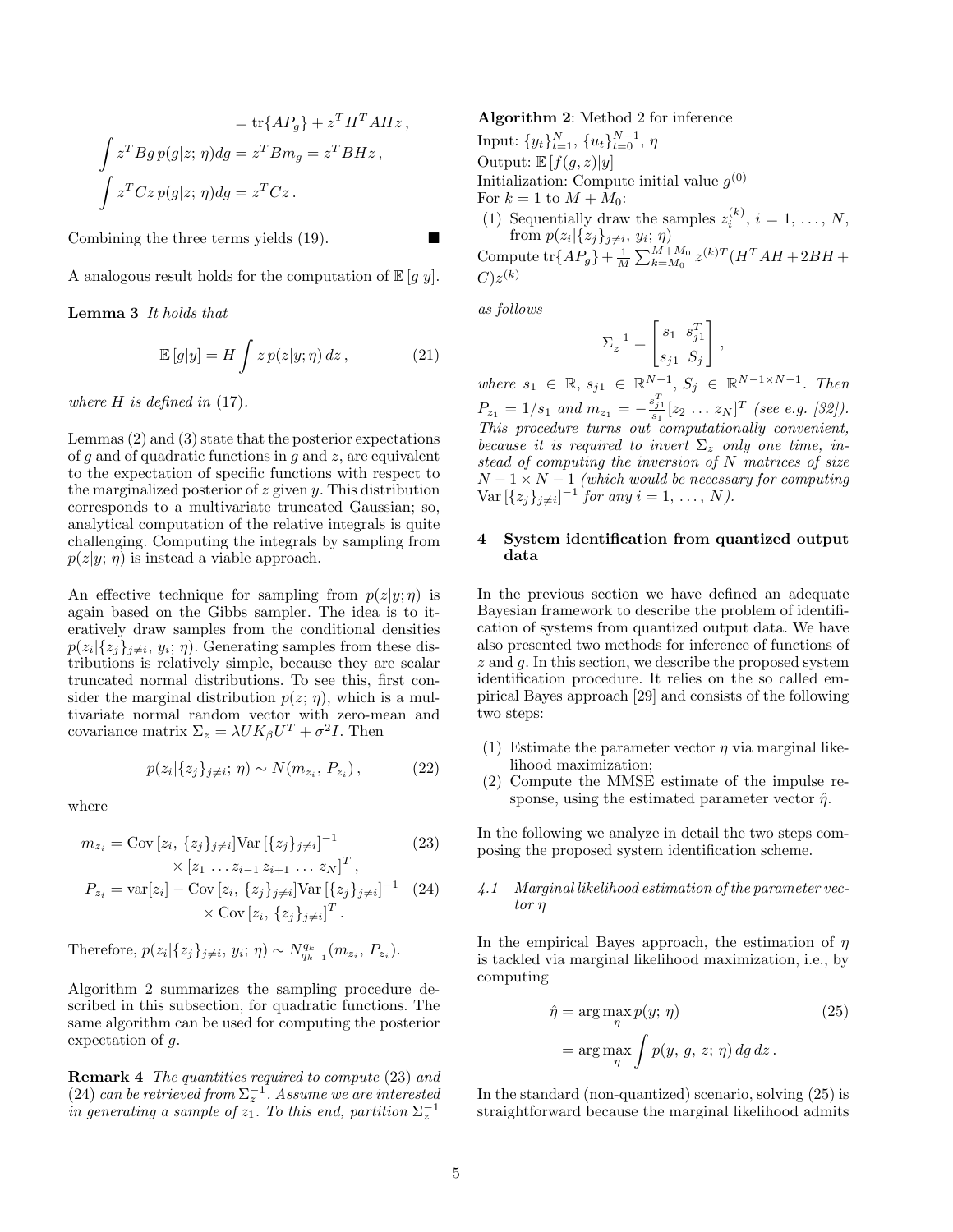a closed-form expression [35]. This does not hold in the problem under study. Therefore, to solve (25) we propose an iterative solution scheme based on the EM method, where we treat q and z as *latent variables* that are iteratively estimated together with the parameter vector  $\eta.$ Let  $\eta^{(n)}$  be the parameter estimate obtained at the *n*-th iteration of the EM method. Then,  $n + 1$ -th update is obtained with the following steps:

## (E-step) Compute

$$
Q(\eta, \hat{\eta}^{(n)}) := \mathbb{E} [\log p(y, g, z; \eta)] , \qquad (26)
$$

where the expectation is taken with respect to the posterior density  $p(g, z|y; \hat{\eta}^{(n)})$ , with  $\eta$  fixed at the value  $\eta^{(n)}$ ;

(M-step) Compute

$$
\hat{\eta}^{(n+1)} = \arg\max_{\eta} Q(\eta, \hat{\eta}^{(n)}).
$$
 (27)

We first focus on performing the E-step. It requires the computation of (26), which corresponds to the integral

$$
\int \log p(y, g, z; \eta) p(g, z|y; \hat{\eta}^{(n)}) \, dg \, dz. \tag{28}
$$

Proposition 5 The complete likelihood admits the decomposition

$$
-2\log p(y, g, z; \eta) = \frac{1}{\sigma^2} f_1(g, z) + \frac{1}{\lambda} f_2(g, z, \beta)
$$
 (29)  
+  $N \log \sigma^2$  + log det  $\lambda K_\beta$  + log  $p(y|z, g; \eta)$ ,

where  $f_1(g, z)$  is a quadratic function of the type (18), with  $A = U^T U$ ,  $B = U$ ,  $C = I$ , and  $f_2(g, z, \beta)$  is also a quadratic function in g and z, with  $A = K_\beta^{-1}$ ,  $B =$  $0, C = 0.$ 

Proof Using Bayes' rule we can decompose the complete likelihood as follows

$$
\log p(y, g, z; \eta) = \log p(y|z, g; \eta)
$$
  
+ 
$$
\log p(z|g; \eta) + \log p(g; \eta).
$$
 (30)

The term  $p(z|g; \eta)$  is a vectorized version of (13), so that

$$
\log p(z|g; \eta) = -\frac{N}{2} \log \sigma^2 - \frac{1}{2\sigma^2} ||z - Ug||_2^2. \tag{31}
$$

The last term on the right hand side gives  $f_1(z, g)$ . Similarly,

$$
\log p(g; \eta) = \log \det \lambda K_{\beta} + g^T (\lambda K_{\beta})^{-1} g, \qquad (32)
$$

where the last term corresponds to  $f_2(z, g, \beta)$ .

The proposition reveals the nature of the complete likelihood, which is the summation of terms that are either constant or quadratic functions of  $z$  and  $q$ , plus the term  $\log p(y|z, g; \eta)$ . As for this term, we note that  $p(y|z, g; \eta)$  factorizes, each factor being of the type

$$
p(y_i|z, g; \eta) = \begin{cases} 1 \text{ if } y_i = s_k \text{ and } z_i \in (q_{k-1}, q_k] \\ 0 \text{ otherwise} \end{cases}
$$
 (33)

When computing the integral of this term using the sampling mechanisms introduced in Section 3, it is ensured that all the generated samples  $z_i^{(k)}$  belong to the interval corresponding to the observed quantized value  $y_i$ . Hence, when we compute the expectation of  $p(y|q, z; \eta)$ techniques of Section 3, it is ensured that each factor (33) is always equal to 1 and thus  $\log p(y|q, z; \eta) = 0$ . Therefore, computing (28) reduces to computing the expectation of two quadratic functions, and this can be done using both the sampling mechanisms introduced in Section 3. We denote by  $\hat{f}_1^{(n)}$  and  $\hat{f}_2^{(n)}(\beta)$ , respectively, the expected value of  $f_1(g, z)$  and  $f_2(g, z, \beta)$  at the nth iteration of the EM method (i.e., when the  $\eta^{(n)}$  of the parameter vector is available). Neglecting constant terms, we have

$$
-2Q(\eta, \hat{\eta}^{(n)}) = \frac{1}{\sigma^2} \hat{f}_1^{(n)} + \frac{1}{\lambda} \hat{f}_2^{(n)}(\beta) + N \log \sigma^2 + \log \det \lambda K_\beta.
$$
 (34)

# Proposition 6 Let

$$
h(\beta) := m \log \hat{f}_2^{(n)}(\beta) + \log \det K_{\beta}.
$$
 (35)

Then the EM update  $\eta^{(n+1)} = [\lambda^{(n+1)} \beta^{(n+1)} \sigma^{2(n+1)}]$  is obtained as follows:

$$
\beta^{(n+1)} = \arg\min_{\beta \in (0,1]} h(\beta), \qquad (36)
$$

$$
\lambda^{(n+1)} = m^{-1} \hat{f}_2^{(n)}(\beta^{(n+1)}), \tag{37}
$$

$$
\sigma^{2(n+1)} = N^{-1} \hat{f}_1^{(n)}.
$$
\n(38)

**Proof** Differentiating  $-2Q(\eta, \eta^{(n)})$  with respect to  $\lambda$ , one obtains that the minimum, as a function of  $\beta$ , is achieved at  $\lambda^* = m^{-1} \hat{f}_2^{(n)}(\beta)$ . Inserting this value into  $-2Q(\eta, \eta^{(n)})$  yields  $h(\beta)$ , so that (36) and (37) follow. Finally, it is straightforward to see that (38) is the minimizer of  $-2Q(\eta, \eta^{(n)})$ .  $\blacksquare$ 

The M-step results in a series of computationally attractive operations. The kernel scaling hyperparameter  $\lambda$  and the noise variance  $\sigma^2$  admit a solution in closed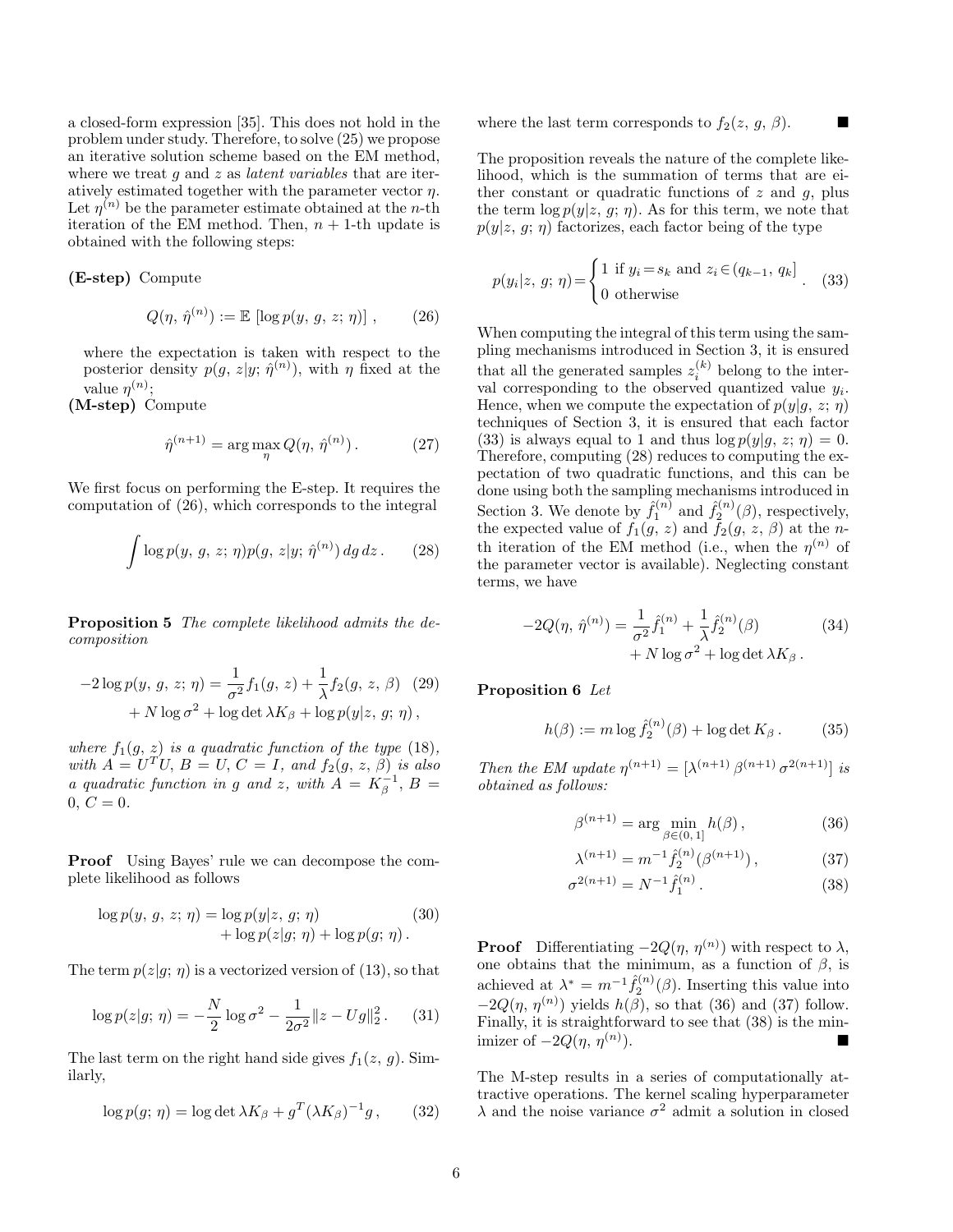form. The shaping hyperparameter  $\beta$  is updated solving a simple scalar optimization problem. This problem can be further simplified by using a factorization of the first-order stable spline kernel, see [3] for details.

## 4.2 MMSE estimate of the impulse response

Having an estimate  $\hat{\eta}$  available, the MMSE estimate of g corresponds to

$$
\hat{g} := \mathbb{E}\left[g|y\right] = \int g \, p(g|y; \, \hat{\eta}) \, dg \tag{39}
$$

$$
= \int g \, p(g, \, z | y; \, \hat{\eta}) \, dg \, dz \,. \tag{40}
$$

Again, this quantity can be computed using both the sampling methods described in the previous section.

We summarize the overall procedure for system identification from quantized data in the following algorithm.

Algorithm 3: System identification with quantized output measurements

Input:  $\{y_t\}_{t=1}^N$ ,  $\{u_t\}_{t=0}^{N-1}$ Output:  $\{\hat{g}_t\}_{t=1}^m$ Initialization: Set an initial value of  $\hat{\eta}^{(0)}$ Repeat until convergence:

(1) E-step: Compute  $Q(\eta, \eta^{(n)})$  using Algorithm 1 or Algorithm 2

(2) M-step: update  $\hat{\eta}^{(n+1)}$  according to Proposition 6 Compute  $\hat{g}$  using Algorithm 1 or Algorithm 2

The initial value  $\hat{\eta}^{(0)}$  can be set either randomly or by using values of the kernel hyperparameters and noise variance returned by the standard nonparametric method for non-quantized data (see [34]).

## 4.3 Which sampling method?

Algorithm 3 for quantized system identification works with both the sampling methods presented in Section 3, because it requires the computation of the posterior expectation of quadratic functions of the type (18) and of g. Choosing the sampling method depends on the user requirements. Method 1 allows for any type of inference and therefore it can be used to compute useful statistics such as confidence intervals on the estimate of g and quantile estimation. On the other hand, Method 2 requires sampling only from  $p(z|y, \eta)$ ; if implemented properly (see Remark 4), this method is expected to have a faster convergence to the required expectations. The experiments presented in the next section show that the two sampling methods substantially give the same performance in terms of accuracy in reconstructing the true impulse response.

#### 5 Numerical experiments

We test the proposed technique by means of 2 Monte Carlo experiments of 100 runs each. For each Monte Carlo run, we generate an impulse response by picking 10 pairs of complex conjugate zeros with magnitude randomly chosen in [0, 0.99] and random phase and, similarly, 10 pairs of complex conjugate poles with magnitude randomly chosen in [0, 0.92] and random phase. The obtained impulse response is rescaled in order to have a random  $\ell_2$ -gain in the interval [2, 4]. The goal is to estimate  $m = 50$  samples of this impulse response from N input-output data. The input sequences are realizations of white noise with unit variance. We compare the following estimators.

• KB-GS-1: This is the method described in this paper, making use of the sampling technique of Section 3.3 (Algorithm 1). The parameter M, denoting the number of samples generated by the sampler, is set to 100 for each iteration of the EM method, and to 500 for the final computation of  $q$  (last step of Algorithm 3). The burn-in phase consists of  $M_0 = 100$  samples. Convergence of the EM method is established by a threshold on the relative difference of the current and previous parameter estimates, i.e. the method stops if the condition

$$
\frac{\|\eta^{(n+1)} - \eta^{(n)}\|_2^2}{\|\eta^{(n)}\|_2^2} \le 10^{-3}
$$

is satisfied. In our simulations, we have verified that our choice of M was adequate to guarantee a good degree of approximation (the reader interested in convergence diagnostics is referred to, e.g., [15, Ch. 11.4]).

- KB-GS-2: This is the method described in this paper, making use of the sampling technique of Section 3.4 (Algorithm 2). The algorithm settings are the same as the previous method.
- KB-St.: This is the standard nonparametric kernelbased method proposed in [34] and revisited in [11]. It is not designed for handling quantized data. The kernel adopted for identification is (8). The kernel hyperparameters are estimated by marginal likelihood maximization, while  $\sigma^2$  is estimated via least-squares residuals.
- KB-Or.: Same as KB, with the difference that in this case the vector  $z$  is available to the estimator. Hence, this estimator is regarded as an Oracle.
- **ML-GS**: This is the method proposed in [20], based on maximum likelihood identification of the impulse response, namely

$$
\hat{g} = \arg\max_{g, \sigma^2} p(y; g, \sigma^2). \tag{41}
$$

To solve the likelihood problem, a scheme based on the EM method is proposed. In our implementation, the E-step of the EM iterations is computed using the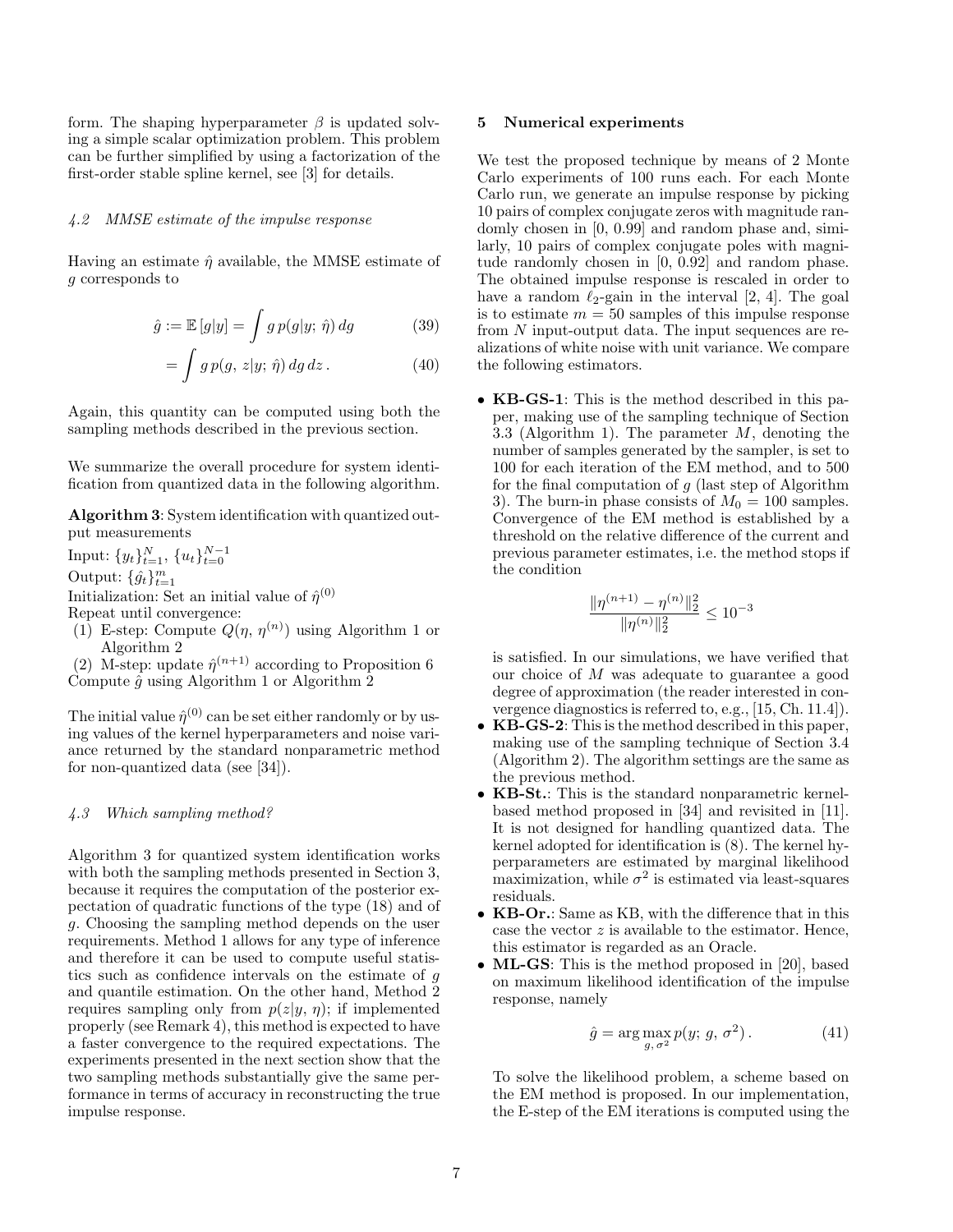Gibbs sampler (in contrast, [20] proposes a scenariobased approach). The length of q is also set to 50, while the convergence is established by using the same conditions as the estimator KB-GS-1.

• **MAP-GS**: This is the method proposed in [12], based on maximum-a-posteriori (MAP) identification of the impulse response, namely

$$
\hat{g} = \arg\max_{g} p(y|g; \sigma^2) p(g; \lambda, \beta), \quad (42)
$$

where the prior  $p(g; \lambda, \beta)$  corresponds to (7). Again, an EM solution scheme based on the Gibbs sampler is employed to solve this problem, setting  $m = 50$ , while the convergence is established by using the same conditions as the estimator KB-GS-1. To facilitate hyperparameter and noise variance tuning, we plug those that are estimated by the method KB-Or., which has access to the non-quantized output z.

The performance of the estimators is evaluated by means of the fitting score, computed as

$$
FIT_i = 1 - \frac{\|g^i - \hat{g}^i\|_2}{\|g^i\|_2}, \tag{43}
$$

where  $g^i$  is the impulse response generated at the *i*-th Monte Carlo run and  $\hat{g}^i$  the estimate computed by the tested methods.

## 5.1 Binary quantizer

The first experiment considers the following binary quantizer

$$
\mathcal{Q}_b[x] := \begin{cases} 1 & \text{if } x \ge 1 \\ -1 & \text{if } x < 1 \end{cases}.
$$

For each Monte Carlo run, the noise variance is such that  $\frac{\text{var}(Ug)}{\sigma^2} = 10$ , i.e. the ratio between the variance of the noiseless (non-quantized) output and the noise is equal to 10. If  $\sigma^2 > 2$ , the system is discarded. We generate  $N = 500$  data samples. Figure 3 shows the results of the Monte Carlo runs. The advantage of using the proposed identification scheme, compared to the method that does not account for the quantizer, is evident. Despite the large loss of information caused by the quantizer, the proposed method gives a fit which is quite comparable to the oracle method (KB-Or.). The proposed sampling mechanisms yield nearly equivalent performance. Furthermore, there seems to be a substantial advantage in using a Bayesian approach compared to the non-regularized estimator ML-GS, which is tailored for short FIR systems rather than IIR systems. The high number of coefficients to be estimated inevitably leads to high variance in the estimates. If this effect is not suitably alleviated by regularization (i.e., introducing a "good" bias), the performance of the estimator is doomed to be poor. Finally, the proposed estimators,



Figure 3. Box plots of the fitting scores for the binary quantizer experiment.

based on computing the MMSE estimate of the impulse response, outperform the estimator MAP-GS, which is based on computing the MAP estimate of the impulse response.

# 5.2 Ceil-type quantizer

In the second experiment we test the performance of the proposed method on systems followed by a ceil-type quantizer, which is defined as

$$
\mathcal{Q}_c[x]:=\lceil x\rceil.
$$

Again, for each Monte Carlo run, the noise variance is such that  $\frac{\text{var}(Ug)}{\sigma^2} = 10$ . We generate  $N = 200$  data samples.

As shown in Figure 4, in this case, if one compares the oracle-type method (i.e. KB-Or.) with the same method using quantized data (KB-St.), the loss of accuracy is relatively low. This is because this type of quantizer has a mild effect on the measurements. It can be seen, however, that the proposed methods are able to give a fit that is comparable to the oracle KB-Or., regardless of the employed sampling method. We notice also that the Bayesian approach has a major impact on the performance, as seen by the gap in the performance between ML-GS and the other estimators.

## 6 Conclusions

In this paper, we have introduced a novel method for system identification when the output is subject to quantization. We have proposed a MCMC scheme that exploits the Bayesian description of the unknown system. In particular, we have shown how to design two integration schemes based on the Gibbs sampler by exploiting the knowledge of the conditional probability density functions of the variables entering the system. The two sampling techniques can be used in combination with the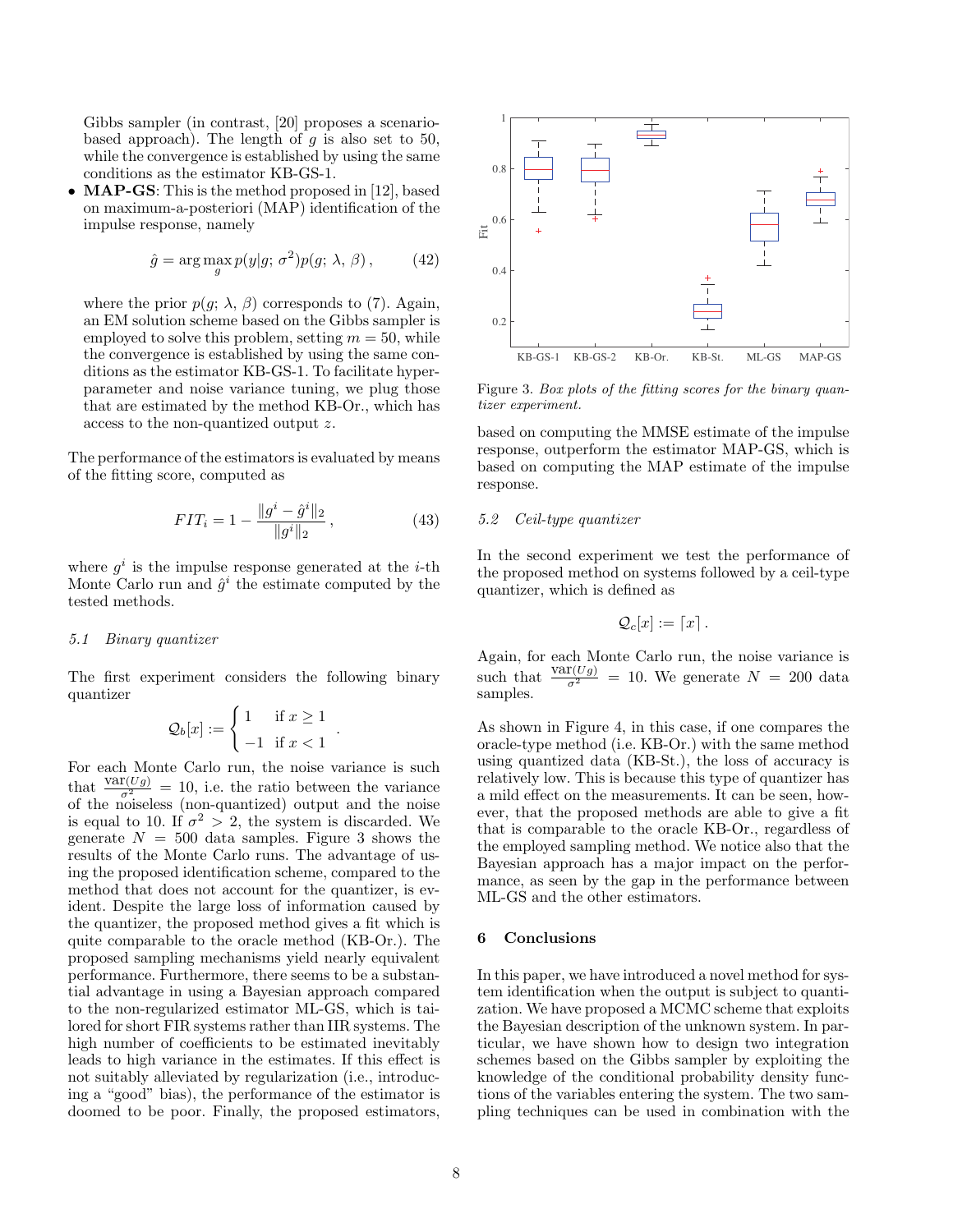

Figure 4. Box plots of the fitting scores for the ceil-type quantizer experiment.

EM method to perform empirical Bayes estimation of the kernel hyperparameters and the noise variance. We have highlighted, through some numerical experiments, the advantages of employing our method when quantizers affect the accuracy of measurements.

As a final remark, we note that the cascaded composition of a linear LTI dynamic system followed by a static nonlinear function is known in system identification as a Wiener system [18], [24]. However, in Wiener systems the nonlinear function is generally assumed unknown, so a direct extension of the method proposed in this paper to general Wiener systems does not appear immediate, and would require the use of more involved and MCMC techniques (see, e.g., [26]).

#### References

- [1] B. D. O. Anderson and J. B. Moore. *Optimal Filtering*. Prentice-Hall, Englewood Cliffs, N.J., USA, 1979.
- [2] K. Bae and B.K. Mallick. Gene selection using a two-level hierarchical Bayesian model. Bioinformatics, 20(18):3423– 3430, 2004.
- [3] G. Bottegal, A.Y. Aravkin, H. Hjalmarsson, and G. Pillonetto. Robust EM kernel-based methods for linear system identification. Automatica, 67:114–126, 2016.
- [4] G. Bottegal and G. Pillonetto. Regularized spectrum estimation using stable spline kernels. Automatica, 49(11):3199–3209, 2013.
- [5] G. Bottegal, G. Pillonetto, and H. Hjalmarsson. Bayesian kernel-based system identification with quantized output data. IFAC-PapersOnLine, 48(28):455–460, 2015.
- [6] R. Carli, F. Bullo, and S. Zampieri. Quantized average consensus via dynamic coding/decoding schemes. International Journal of Robust and Nonlinear Control, 20(2):156–175, 2010.
- [7] G. Casella. Empirical Bayes Gibbs sampling. Biostatistics, 2(4):485–500, 2001.
- [8] M. Casini, A. Garulli, and A. Vicino. Input design in worstcase system identification using binary sensors. Automatic Control, IEEE Transactions on, 56(5):1186–1191, 2011.
- [9] M. Casini, A. Garulli, and A. Vicino. Input design in worstcase system identification with quantized measurements. Automatica, 48(12):2997–3007, 2012.
- [10] T. Chen, T. Ardeshiri, F.P. Carli, A. Chiuso, L. Ljung, and G. Pillonetto. Maximum entropy properties of discrete-time first-order stable spline kernel. Automatica, 66:34–38, 2016.
- [11] T. Chen, H. Ohlsson, and L. Ljung. On the estimation of transfer functions, regularizations and Gaussian processes revisited. Automatica, 48(8):1525–1535, 2012.
- [12] T. Chen, Y. Zhao, and L. Ljung. Impulse response estimation with binary measurements: a regularized FIR model approach. In Proceedings of the 16th IFAC Symposium on System Identification, volume 16, pages 113–118, 2012.
- [13] E. Colinet and J. Juillard. A weighted least-squares approach to parameter estimation problems based on binary measurements. Automatic Control, IEEE Transactions on, 55(1):148–152, 2010.
- [14] A.P. Dempster, N.M. Laird, and D.B. Rubin. Maximum likelihood from incomplete data via the em algorithm. Journal of the royal statistical society. Series B (methodological), pages 1–38, 1977.
- [15] A. Gelman, J.B. Carlin, H.S. Stern, and D.B. Rubin. Bayesian data analysis, volume 2. Chapman & Hall/CRC Boca Raton, FL, USA, 2014.
- [16] S. Geman and D. Geman. Stochastic relaxation, Gibbs distributions, and the Bayesian restoration of images. *IEEE* Transactions on pattern analysis and machine intelligence, (6):721–741, 1984.
- [17] W.R. Gilks, S. Richardson, and D.J. Spiegelhalter. Markov chain Monte Carlo in Practice. London: Chapman and Hall, 1996.
- [18] F. Giri and E.W. Bai. Block-oriented nonlinear system identification, volume 1. Springer, 2010.
- [19] B.I. Godoy, J.C. Agüero, R. Carvajal, G.C. Goodwin, and J.I. Yuz. Identification of sparse FIR systems using a general quantisation scheme. International Journal of Control, 87(4):874–886, 2014.
- [20] B.I. Godoy, G.C. Goodwin, J.C. Agüero, D. Marelli, and T. Wigren. On identification of FIR systems having quantized output data. Automatica, 47(9):1905–1915, 2011.
- [21] B.I. Godoy, P.E. Valenzuela, C.R. Rojas, J.C. Aguero, and B. Ninness. A novel input design approach for systems with quantized output data. In Control Conference (ECC), 2014 European, pages 1049–1054. IEEE, 2014.
- [22] J. Guo, L.Y. Wang, G. Yin, Y. Zhao, and J.-F. Zhang. Asymptotically efficient identification of FIR systems with quantized observations and general quantized inputs. Automatica, 57:113–122, 2015.
- [23] J. Guo and Y. Zhao. Recursive projection algorithm on FIR system identification with binary-valued observations. Automatica, 49(11):3396–3401, 2013.
- [24] A. Hagenblad, L. Ljung, and A. Wills. Maximum likelihood identification of Wiener models. Automatica, 44(11):2697– 2705, 2008.
- [25] K. Jafari, J. Juillard, and M. Roger. Convergence analysis of an online approach to parameter estimation problems based on binary observations. Automatica, 48(11):2837–2842, 2012.
- [26] F. Lindsten, T.B. Schön, and M.I. Jordan. Bayesian semiparametric Wiener system identification. Automatica, 49(7):2053–2063, 2013.
- [27] L. Ljung. System Identification, Theory for the User. Prentice Hall, 1999.